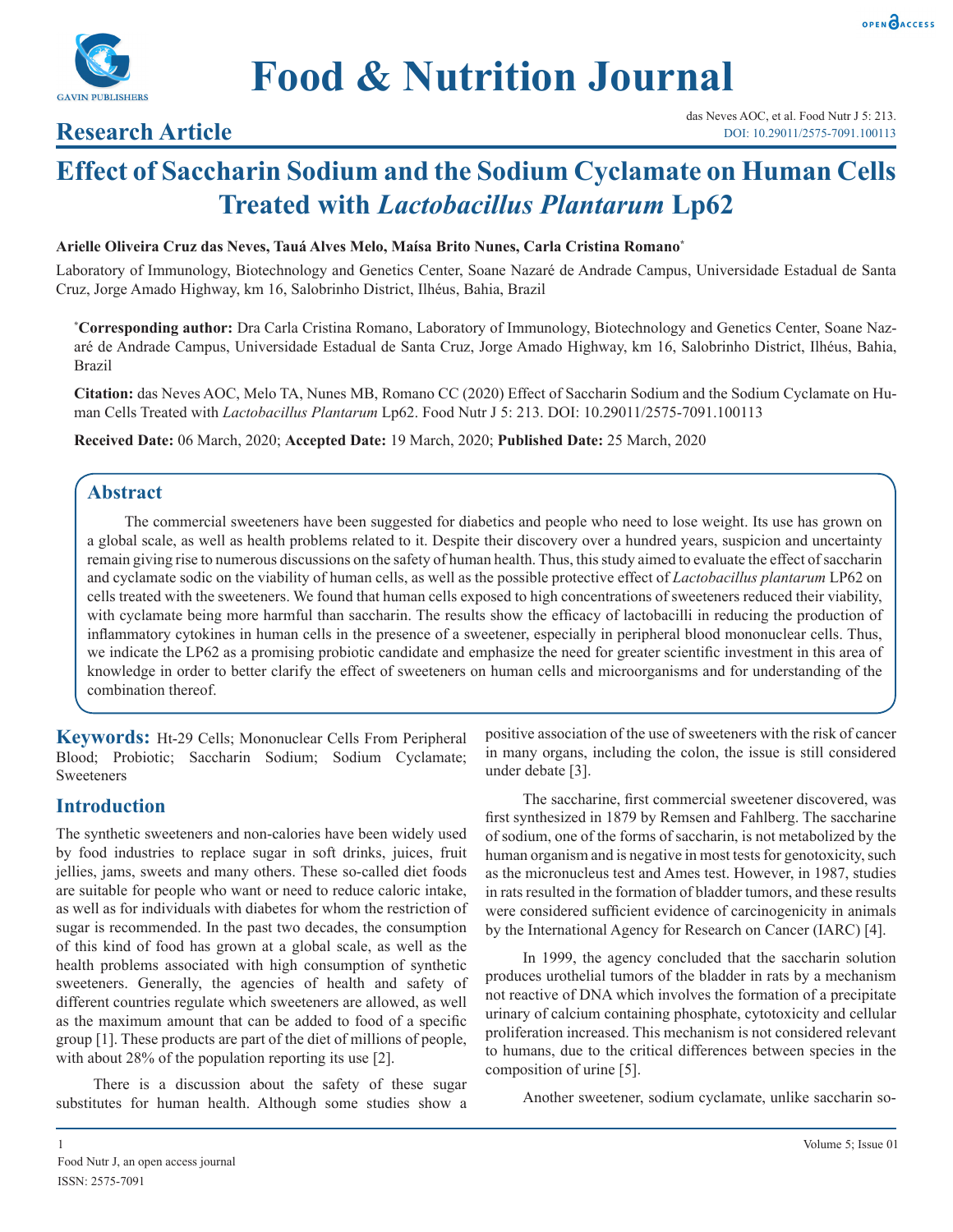dium, is metabolized by the intestinal microbiota in cyclohexylamine, a compound considered toxic to humans. In the United States, the Food and Drug Administration (FDA) has banned the sale of cyclamate in 1969, after lab tests on rats indicate that large amounts of sweetener can cause bladder cancer, a disease to which these animals are particularly susceptible [6]. In a study in mice, conducted by Sasaki and colleagues in 2002 [7], the sodium cyclamate induced a statistically significant increase of DNA damage to cells in the kidney and urinary bladder, as well in the stomach and colon.

In 2015, another study [8] using rats treated with sodium cyclamate for two months affirms that the substance induces changes in morphological endocrine pancreas. The pancreas of the group treated with cyclamate was congested and the islets of Langerhans showed changes in shape and increase of the area that led to an increase in the weight of the pancreas. This result questions the use of sweeteners in the main group of consumers, the diabetic patients. Could a substance named to aid in the treatment of the disease bring damage to the sick organ? The data require further explanation.

Also in 2015, Amin and Almuzafar [9] conducted a survey in rats and concluded that the frequent consumption of saccharin has the effect of inducing metabolic disorders that affect the levels of body weight, glucose and lipids. These results question the effect of saccharin in the maintenance of weight or growth rate. The authors claim that saccharin induces alterations in hepatic and renal function in a dose-dependent manner and becomes more risky in higher doses, due to its ability to induce oxidative stress through the formation of free radicals. In this way, they suggest the need to alert the consumer awareness on the harmful effects of this food additive and mention the concentration of each material added to food particularly when frequently consumed by children.

Other authors have also related these substances to hepatocellular injuries and alterations in the capacity of antioxidant in the liver [10], tumors in the urine tract [11], changes in lipid profile [12], DNA damage [13], weight gain [14], neurotropic effects[15], changes in the homeostasis of electrolytes and synthesis of neurotransmitters [16], among others. In the 1970s to the present day there are many studies related to the topic. A good part of them, especially those pioneers in the field, use animal models (mainly rats). The difficulty of this model are the physiological differences with the human species, as alleged by IARC (1999) in the classification of saccharin sodium as not carcinogenic to humans although promote urothelial tumors in bladders of rats. In a study conducted by Suez and collaborators in 2014 [17], the authors suggest that the consumption of the artificial sweeteners both in mice and in humans increases the risk of glucose intolerance and that these metabolic effects are mediated by modulation of the composition and function of the microbiota. Hence the need to

The concept of manipulating the intestinal microbiota using specific microbes to improve the metabolism of the host has gained considerable interest in recent years. Currently, several potential bacterial candidates have been identified, and new mechanisms of action that drives their beneficial effects have been elucidated [18]. The mechanisms of action of these microorganisms include: competitive exclusion of pathogens in the intestinal microbiota, enzyme activity, reduction of secondary carcinogenic bile acids, connection to carcinogens and mutagenic, reduction of DNA damage, suppression of the formation of focuses of aberrant crypts, improvement of the barrier function, increasing the production of short-chain fatty acids and modulation of the immune response [19]. Thus, once the sweeteners may have harmful effects to health, micro-organisms with the potential to mitigate these effects have been sought. Since 2010, some studies conducted at the Universidade Estadual de Santa Cruz (Brazil) have proven the effectiveness of a probiotic strain of a *Lactobacillus plantarum* (*L. Plantarum* LP62) isolated from almonds of cocoa (*Theobroma cacao*) (Genetic and Molecular Research, 2016, in press). Previous studies from our group have proven anti-inflammatory activity of this strain by the negative modulation in the production of IL-8 as well as their resistance to gastrointestinal tract. Thus, the present study aims to evaluate the influence of saccharin and sodium cyclamate on the viability of human cells, as well as the possible protective effect of *Lactobacillus plantarum* LP62 on cells treated with the sweeteners.

## **Material and Methods**

## **Preparation of Materials**

**Reactivation of** *Lactobacillus plantarum* **LP62:** The lactobacilli were obtained from the Collection of lactic acid bacteria of the Immunology Laboratory of UESC. Originally the strain was isolated during the fermentation process of fine cocoa and stored in MRS broth  $+30\%$  of glycerol at -80 °C. The reactivation was performed in MRS broth for 18 hours in a stove at 37 °C.

**Obtaining sweeteners:** saccharin sodium and the sodium cyclamate were purchased commercially in its pure form through the Sigma Chemical Co. (USA). The solutions were aliquoted and stored at -20  $\rm{^0C}$ .

**Culture of lineage of tumor cells Ht-29:** the cells Ht-29 from the Cell Bank of Rio de Janeiro were grown in Dulbecco's Modified Eagle Medium (DMEM) containing 10% of Fetal Bovine Serum (FBS), 100 Ui/mL penicillin and 100 µg/mL streptomycin. The cells (1 x 106 cells/mL) were maintained in cell culture plaques of 12 and 24 wells and incubated in a humid stove at 37 ° C and 5% of  $CO<sub>2</sub>$ . The exchange of cell culture was performed every 48 hours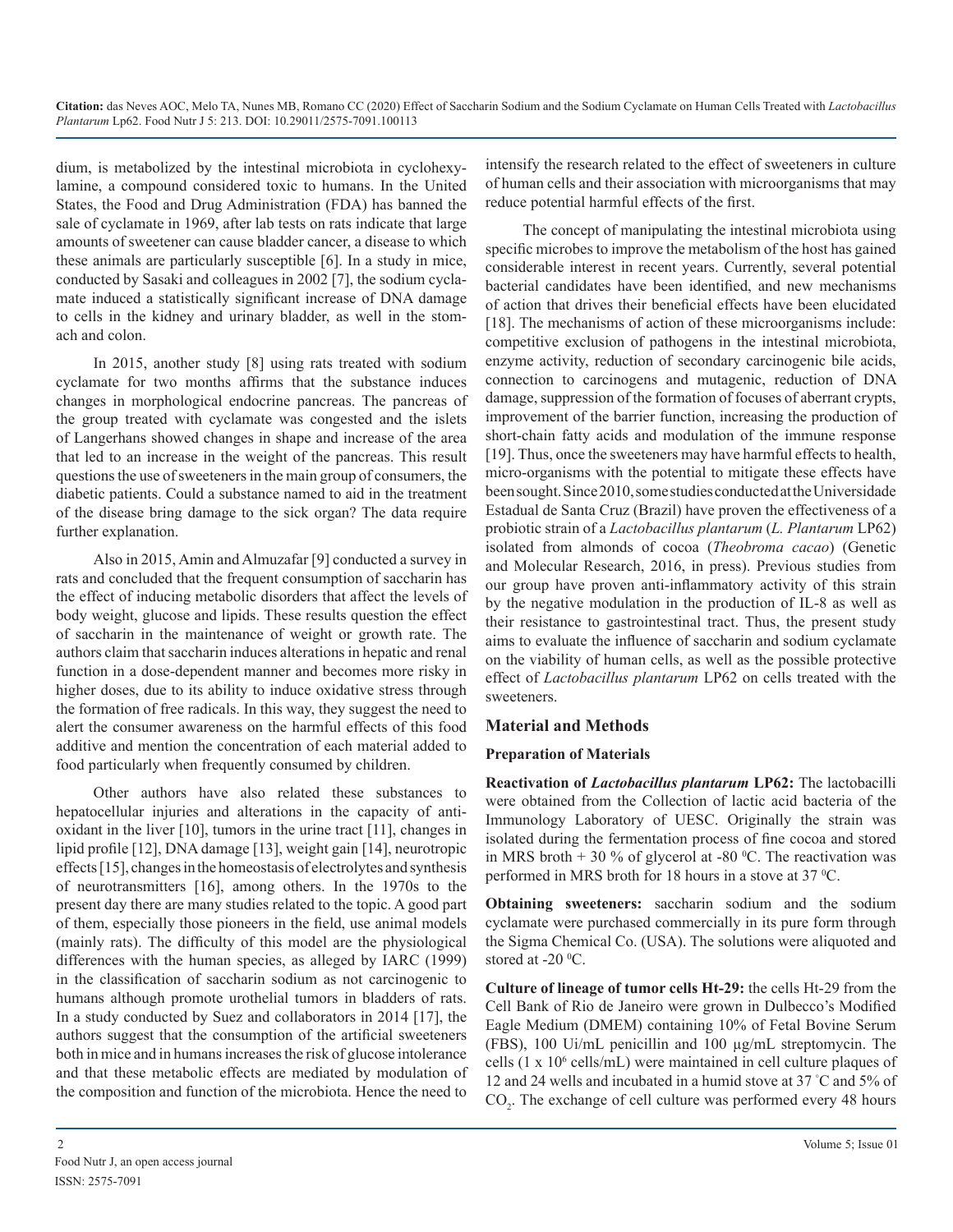and the raises every 96 hours.

**Culture of peripheral blood mononuclear cells (PBMCs):** to obtain mononuclear cells, were collected aseptically from a healthy donor 20 mL of blood, and the anticoagulant used was the heparin. After collection, the sample was kindly transferred for falcon pipe containing 20 mL of Histopaque. It was followed by centrifugation for 30 minutes at 2500 RPM. The "ring" containing the PBMC, formed between the red blood cells and plasma was collected and transferred to another tube. The cells were then washed twice with saline solution, 1800 RPM for 10 minutes, the supernatant was discarded. Then the cells were resuspended in RPMI 1640 Medium (RPMI), 10% of FBS, 100 IU/ mL penicillin and 100 µg/mL streptomycin. Then the count in camera of Neubauer has started, being the concentration set to 1x 106 cells/mL. The cells were maintained in culture cell plaques of 24 and 96 wells and incubated in a humid stove at 37 ° C and 5% of  $CO<sub>2</sub>$ . The exchange of cell culture was performed every 48 hours.

#### **Analysis of the viability of human cells ahead sweeteners through the test of 3-bromide 4,5-dimethyl-2-thiazolyl, 2,5 diphenyl-tetrazolium (MTT)**

For testing the MTT assay, both the Ht-29 cells as the PBMC were transferred to 96 well plaques, cells Ht-29 were used in a concentration of  $1 \times 10^5$  cells/mL and the mononuclear cells  $1 \times$ 106 cells/ mL. After 24 hours of membership, they were treated with different concentrations of sweeteners  $(1, 10, 30, 40, 50, 60)$ and kept in stove of  $CO_2$  at 37 °C. The cell viability was evaluated after 24 hours. For this, the cellular supernatants were removed and 50 μL of the solution of MTT (1 mg/ mL) were added to each well, followed by incubation in the absence of light for 4 hours. Then, the solution was discarded and 100 μL of DMSO were added to each well, the plates were homogenized and shaken by hand for a few minutes. Subsequently, a reading of the absorbance  $\lambda =$ 540 nm was done corresponding to each well using a plate reader (Expert Plus - Asys). The values were expressed in percentages of reduction of MTT in relation to the negative control, where the cells were not exposed to the formulations.

#### **Evaluation of the effect of sweeteners in cells Ht-29 treated therapeutically with** *Lactobacillus plantarum* **LP62**

To assess the effect of sweeteners in cells Ht-29 treated with lactobacilli was performed an only experiment with the techniques applied simultaneously. To this end, the cells were initially trypsinized, washed and plaqued on concentration 1 x 106 cells/ mL in cultivation cellular plaque with 24 wells. After 24 hours of accession and confluence, they were treated with saccharin and sodium cyclamate at 30 mM, in addition to the micro-organisms  $(1 \times 10^9 \text{ CFU/mL})$ , so we have the following treatments: negative control, saccharin sodium, sodium cyclamate, only lactobacilli, saccharin sodium + lactobacilli and sodium

cyclamate + lactobacilli.

After 24 hours of contact with the formulations previously mentioned, the cell supernatant was collected, part of the sample was serially diluted and plaqued on MRS agar for counting colony forming units (bacterial count), and the rest of the cell supernatant was stored at -20 °C and analyzed later for production of proinflammatory cytokines by ELISA (IL-8 and INF-gamma).

The cells in turn were trypsinized, washed, serially diluted and plaqued on MRS agar for bacterial count of attached bacteria (adhesion assay). The number of total bacteria refers to the sum of the number of CFU in the supernatant with the number of CFU adhered to cells.

#### **Evaluation of the effect of sweeteners in peripheral blood mononuclear cells treated therapeutically with** *Lactobacillus plantarum* **LP62**

To assess the effect of sweeteners on mononuclear cells treated with lactobacilli, the cells were washed and plaqued in 96 well plates with concentration1 x 10<sup>6</sup> cells/ mL. After 24 hours of accession and confluence, they were treated with saccharin and sodium cyclamate to 30 mM, in addition to the micro-organisms  $(1 \times 10^9 \text{ CFU} / \text{ mL})$ , so we have the following treatments: negative control, saccharin sodium, sodium cyclamate, only lactobacilli, saccharin sodium + lactobacilli and sodium cyclamate + lactobacilli. After 24 hours of contact with the formulations previously mentioned, the cell supernatant was collected, stored at -20 °C and analyzed later for production of pro-inflammatory cytokines by ELISA (IL-8 and INF-gamma). The kits were purchased commercially and used according to the manufacturer's recommendation.

#### **Statistical Analysis**

The tests were performed in triplicate, and results were expressed on average  $\pm$  standard deviation. The analysis of variance (value set = 5%) were performed by ANOVA one*-way* nonparametric method and test of Bonferroni, using the GraphPad Prism® version 5.01.

#### **Results**

#### **High concentrations of cyclamate and saccharin sodium cause cell death**

The results of the assessment of viability of the cells Ht-29 exposed to cyclamate and saccharin sodium are illustrated in Figures 1, 2, respectively. The observation of Figure 1 shows that, with the exception of the treatment SC3 (30 mM), all other differed statistically from the control group. The lower concentrations (SC1- 1 mM and SC2 - 10 mM) induced an increase in cell viability to 109.06% and 108.81%, respectively, the intermediary (SC3 - 30 mM) did not generate significant changing while the highest (SC4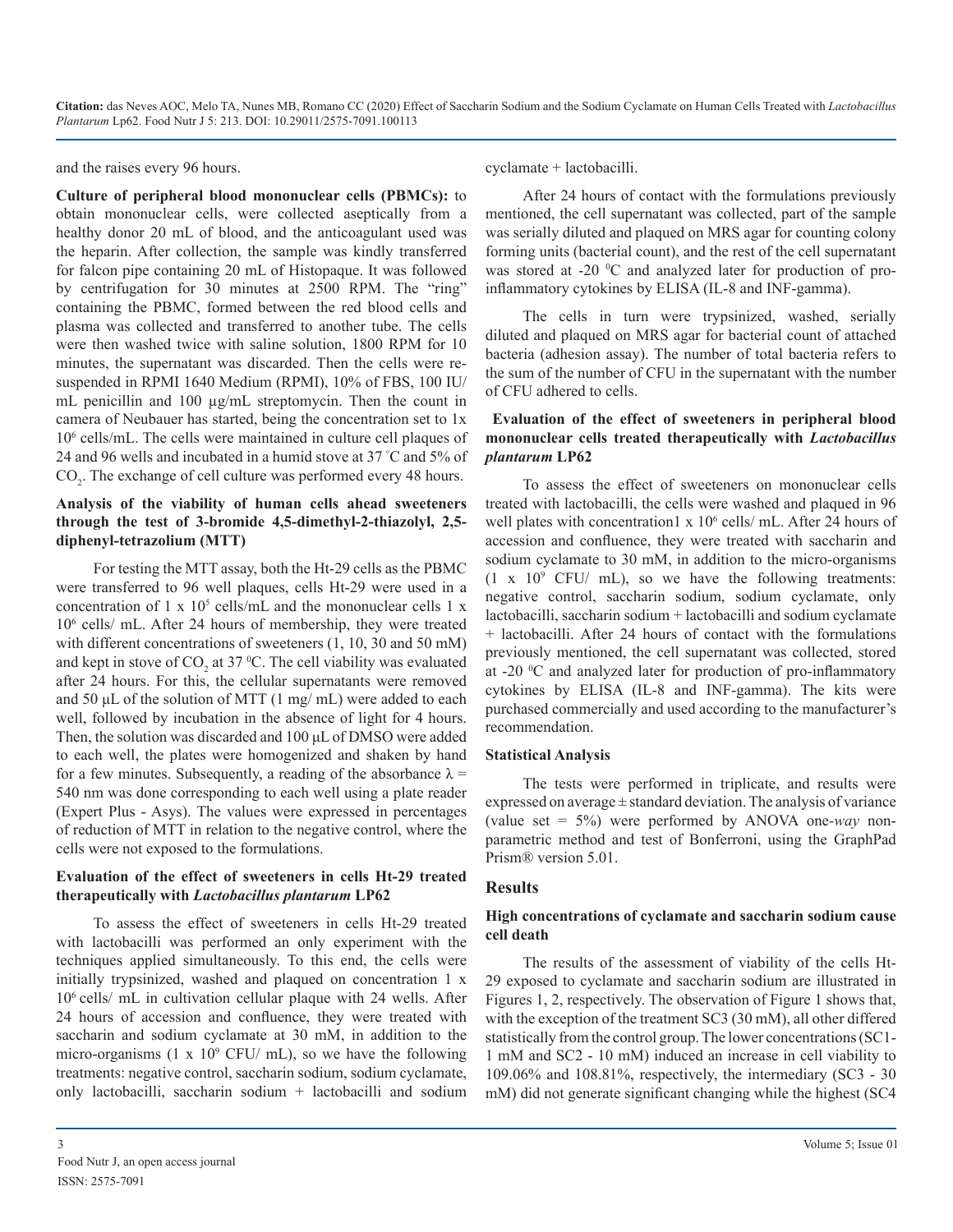- 50 mM) has reduced the viability to 73.27%.



**Figure 1:** Evaluation of the cells Ht-29 exposed to different concentrations of sodium cyclamate by MTT. NC - negative control, SC1 - sodium cyclamate (1 mM), SC2 - sodium cyclamate (10 mM), SC3 - sodium cyclamate (30 mM), SC4 - sodium cyclamate (50 mM). "a" indicates a significant difference in relation to the negative control, "b" indicates a significant difference in relation to SC1, "c" in relation to SC2 and "d" to SC3.



**Figure 2:** Evaluation of the cells Ht-29 exposed to different concentrations of sodium saccharin by MTT. NC - negative control, SS1 - saccharin sodium (1 mM), SS2 - saccharin sodium (10 mM), SS3 - saccharin sodium (30 mM), SS4 - saccharin sodium (50 mM). "a" indicates a significant difference in relation to the negative control, "b" indicates a significant difference in relation to SS1, "c" in relation to SS2 and "d" to SS3.

As to the saccharin (Figure 2) all treatments differed statistically from the negative control. Similarly, to what was observed for the cyclamate, the lowest concentration (SS1 - 1 mM) increased the cellular viability (114.22%), while all other reduced (SS2 - 93.06%, SS3 - 77.66% and SS4 - 52.41%). The reduction of viability in the treatments SS2 (10 mM), SS3 (30 mM) and SS4 (50 mM) differed both statistically from the control group and between themselves. The higher the concentration of sweetener, less viability. The result of the feasibility assessment of peripheral blood mononuclear cells exposed to cyclamate and saccharin sodium is illustrated in figures 3 and 4, respectively. The Figure 3 shows that the three lower concentrations of cyclamate (SC1 - 1 mM, SC2 - 10 mM and SC3 - 30 mM) did not alter significantly the viability of the cells, while the higher concentration (SC 4 - 50 mM) induced death, the viability in this treatment was 52.44%.



**Figure 3:** Evaluation of peripheral blood mononuclear cells exposed to different concentrations of sodium cyclamate by MTT. NC - negative control, SC1 - sodium cyclamate (1 mM), SC2 sodium cyclamate (10 mM), SC3 - sodium cyclamate (30 mM), SC4 - sodium cyclamate (50 mM). "a" indicates a significant difference in relation to the negative control, "b" indicates a significant difference in relation to SC1 and "c" in relation to SC2.

As to the saccharin (Figure 4), there was a reduction of viability in all treatments [SS1 (1 mM) - 72.82%, SS2 (10 mM) - 72.5%, SS3 (30 mM) - 39.6% and SS4 (50 mM) - 28.45%], while the highest concentrations presented a greater damage to cells. The higher the concentration, the lower the cellular viability. Statistically speaking, there was no difference between the treatments SS1 and SS2, as well as there was no difference between SS3 and SS4. The saccharin was more aggressive to the mononuclear cells than cyclamate.



**Figure 4:** Peripheral blood mononuclear cells exposed to different concentrations of saccharin sodium. NC - negative control, SS1 saccharin sodium (1 mM), SS2 - saccharin sodium (10 mM), SS3 saccharin sodium (30 mM), SS4 - saccharin sodium (50 mM). "a" indicates a significant difference in relation to the negative control, "b" indicates a significant difference in relation to SS1 and "c" in relation to SS2.

#### **Saccharin sodium favors adhesion of LP62 to cells Ht-29**

The results of the quantification of bacteria in the cellular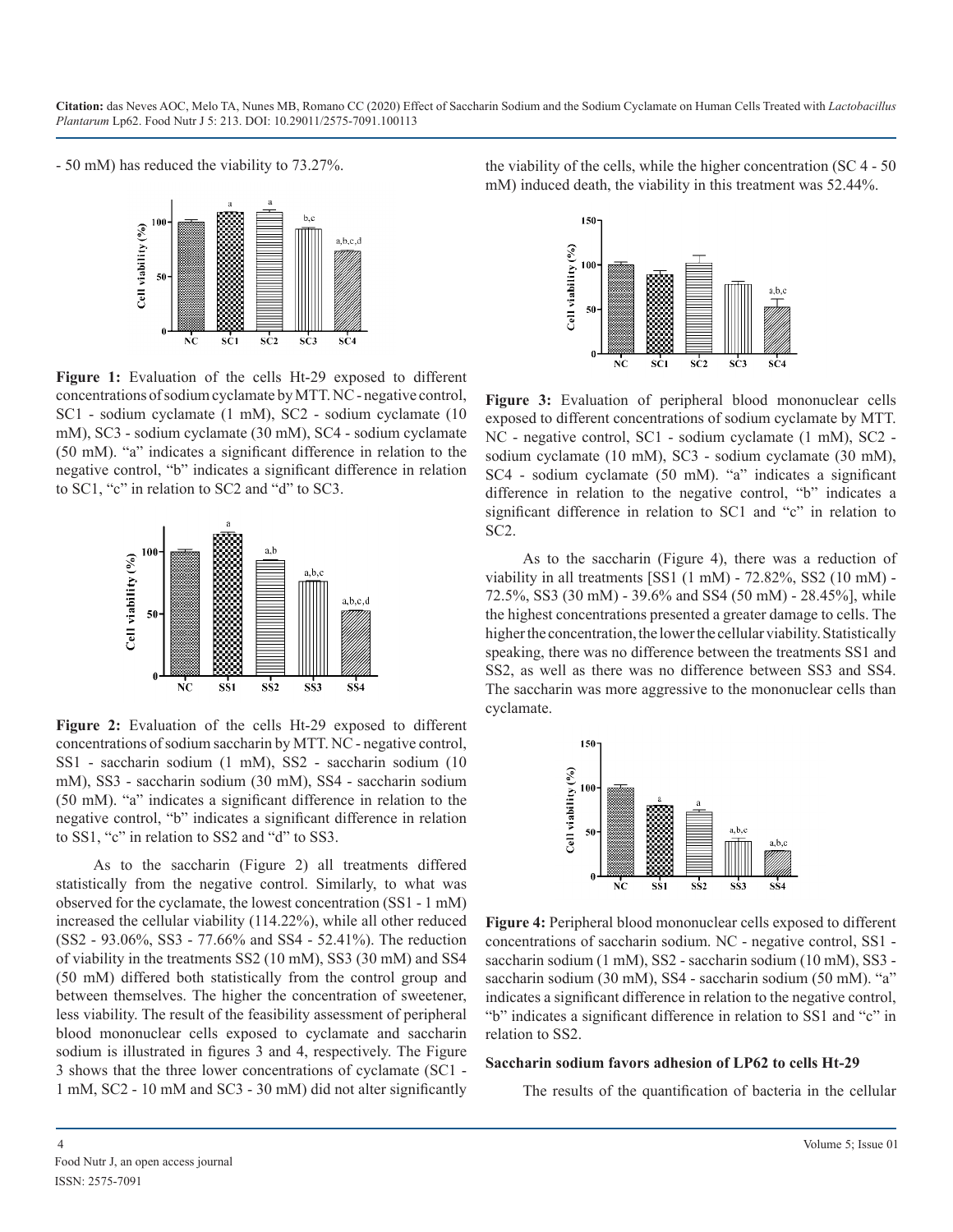supernatant and of the test of tacking are illustrated in Table 1. The statistical analysis of the data shows that the cells treated with the LP62 + sodium saccharin had greater adhesion of lactobacilli (2.75 x 10<sup>9</sup> CFU/ mL) when compared to groups with LP62 + sodium cyclamate (5.35 x 10<sup>8</sup> CFU/mL) or without sweeteners (4.3 x 10<sup>8</sup> CFU/mL). There was no statistical difference between the number of bacteria adhered in the group treated with cyclamate in relation to control. There was no statistically significant difference between the number of present bacteria in the cellular supernatant or between the number of bacteria on any of the treatments.

| <b>Treatments</b>         | Bacteria adhered (UFC/mL)           | Bacteria in the cellular supernatant<br>(UFC/mL) | Total bacteria (UFC/mL)        |
|---------------------------|-------------------------------------|--------------------------------------------------|--------------------------------|
| Only LP62                 | $4.3 \times 10^8 \pm 0.7$           | $1.05 \times 10^{11} \pm 0$                      | $1.05 \times 10^{11} \pm 0$    |
| $LP62 +$ Sodium cyclamate | 5.35 x $10^8 \pm 0.07$              | $7.45 \times 10^{10} \pm 1.34$                   | $9.38 \times 10^{10} \pm 1.34$ |
| $LP62 + Saccharin$ sodium | $2,75 \times 10^{9} \pm 0,77^{a,b}$ | 9.1 x $10^{10} \pm 1.83$                         | 7,50 x $10^{10} \pm 1,76$      |

**Table 1:** Quantification of *Lactobacillus plantarum* LP62 (therapeutic test)*.* "a" indicates statistical difference in relation to the control group (only LP62) and "b" indicates a difference in relation to the treatment LP62 + sodium cyclamate. There was no statistically significant difference between the bacteria of supernatant cell nor in the number of total bacteria.

#### **The LP62 was able to reduce the production of proinflammatory cytokines in cells Ht-29 exposed to sweeteners**

The result of the dosages of IL-8 and INF-gamma of cells Ht-29 exposed to sweeteners and the LP62 are illustrated in Figures 5,6, respectively. According to Figure 5, the production of IL-8 by cells treated only with saccharin sodium (0.55 ng/mL) was higher when compared to the control group (0.18 ng/mL), and the cyclamate has not increased nor decreased its production. The group treated with lactobacilli presented an increase in the production of this compound (0.71 ng/mL). The two groups treated with sweeteners + LP62 did not show a statistically significant difference compared to the negative control, including the group treated with saccharin + LP62 (0.29 ng/mL) was able to reduce the production of interleukin in comparison to the group treated only with saccharin.



**Figure 5:** Dosage of IL-8 of cells Ht-29 treated with sodium cyclamate, saccharin sodium and *Lactobacillus plantarum* LP62 by ELISA. NC - negative control, SS - saccharin sodium, SC sodium cyclamate, LP - *Lactobacillus plantarum* LP62, SSLP saccharin sodium + LP62 and SCLP - sodium cyclamate + LP62. "a" indicates no statistical difference in relation to the negative control, "b" difference compared to the group treated with sodium saccharin, "c" in relation to the group with sodium cyclamate and "d" to the group treated with the LP62.  $r = 0.995$ .



**Figure 6:** Dosage of IFN-gamma of Ht cells-29 treated with sodium cyclamate, saccharin sodium and *Lactobacillus plantarum* LP62 by ELISA. NC - negative control, SS - saccharin sodium, SC - sodium cyclamate, LP - *Lactobacillus plantarum* LP62, SSLP - saccharin sodium + LP62 and SCLP - sodium cyclamate + LP62. "a" indicates no statistical difference in relation to the negative control and "b" difference compared to the group treated with saccharin sodium.  $r = 0.991$ .

The dosage of INF-gamma (Figure 6) shows that the saccharin sodium, the LP62 and the group treated with cyclamate + LP62 significantly increased the production of this cytokine in comparison to the control  $(0.17; 0.14; 0.16$  and  $0.09$  ng/mL, respectively). Similarly, to what was observed for IL-8, although the group treated with sodium saccharin has increased production of INF-gamma, when adding the LP62 the dosage decreases (0.12 ng/mL) to the point of not differ statistically from the control.

#### **The LP62 reduced the production of pro-inflammatory cytokines in cells exposed to cyclamate and to saccharin sodium**

The results of the determination of IL-8 and INF-gamma by peripheral blood mononuclear cells treated with sodium saccharin, cyclamate sodium and *L. Plantarum* LP62 are illustrated in Figures 7,8, respectively. The results show that both cyclamate and saccharin increased IL-8 production (12.5 and 8.25 ng/mL, respectively)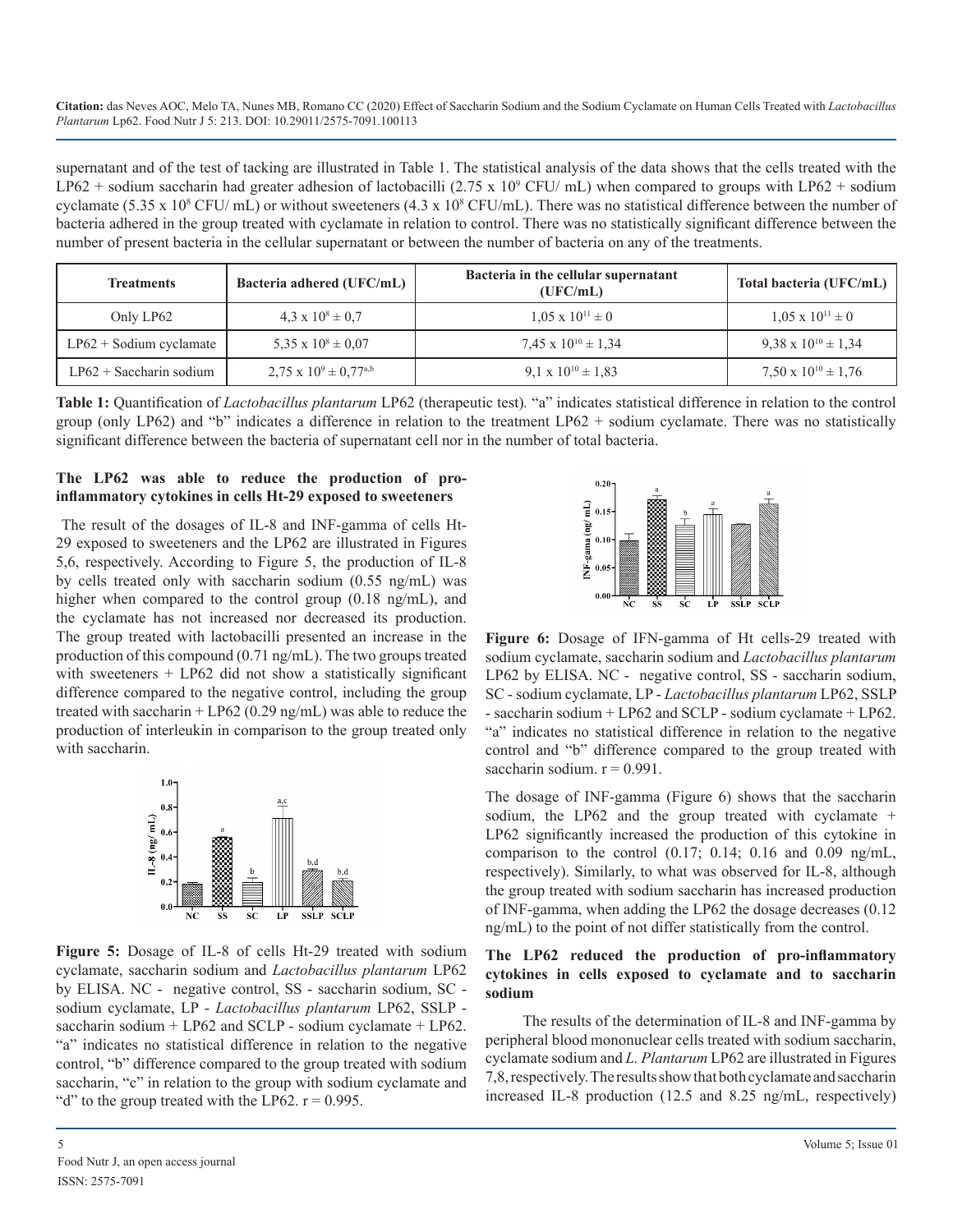significantly in comparison to the negative control (0.67 ng/mL). In the presence of LP62, associated or not to sweeteners, there was no statistically significant difference compared to the control group nor among themselves. The LP62 was effective in reducing the production of this cytokine in question in the groups treated with both saccharin and cyclamates for 0.44 and 0.65 ng/mL, respectively.



**Figure 7:** Production of IL-8 by peripheral blood mononuclear cells treated with sodium cyclamate, saccharin sodium and *Lactobacillus plantarum* LP62. CN - negative control, SS saccharin sodium, SC - sodium cyclamate, LP - *Lactobacillus plantarum* LP62, SSLP - saccharin sodium + LP62 and SCLP sodium cyclamate + LP62. "a" indicates no statistical difference in relation to the negative control, "b" difference compared to the group treated with saccharin sodium and "c" in relation to the group with sodium cyclamate.  $r = 0.995$ .



**Figure 8:** Production of IFN-gamma by peripheral blood mononuclear cells treated with sodium cyclamate, saccharin sodium and *Lactobacillus plantarum* LP62. NC - negative control, SS - saccharin sodium, SC - sodium cyclamate, LP - *Lactobacillus plantarum* LP62, SSLP - saccharin sodium + LP62 and SCLP sodium cyclamate + LP62. "a" indicates no statistical difference in relation to the negative control and "b" difference compared to the group treated with sodium saccharin, "c" to the group treated with cyclamate, "d" to LP62 and "e" to the group treated with sodium saccharin + LP62.  $r = 0.991$ .

About the INF-gamma, saccharin sodium and the LP62 increased the production of this cytokine in relation to negative control. There was no significant difference in the group treated with sodium cyclamate. Since the cells treated with sweeteners associated to LP62 showed a statistically significant reduction in the production of this cytokine, both not only compared to the control group, but also to cells treated with sweeteners only. Thus, the Sodium Saccharin increased the production of IL-8 and INF-gamma, while cyclamate only of IL-8. The LP62 reduced the production of IL-8, but increased INF-gamma. In association with saccharin, lactobacillus reduced the production of both cytokines when compared to cells in which there were no association with Lactobacillus. Finally, the LP62 associated with cyclamate was able to reduce the production of IL-8 and INFgamma both in comparison with the control and to the group in which there was no association.

## **Discussion**

The study evaluated the viability of cells treated with different concentrations of saccharin and sodium cyclamate. The two substances were harmful to cells when used in high concentrations. Both in cells Ht-29 as in peripheral blood mononuclear the cyclamate has reduced the viability only in highest concentration (50 mM) (Figures 1,3), however, the saccharin showed this same effect from 10 mM for Ht-29 (Figure 2) and 1 mM, which was the lowest concentration evaluated, to mononuclear cells (Figure 4). The results also indicate that human cells are more tolerant to the presence of cyclamate then saccharin. In the test of the MTT, the increased of cell viability compared to the negative control indicates cell growth, i.e., lower generation time and consequent greater replication of cells. Thus, low concentrations of both sweeteners induced proliferation of cells Ht-29, as if functioned as a nutritional supplement. However, higher concentrations were able to kill these cells or at least slow down their growth.

In the case of peripheral blood cells, the situation is a little different, because these cells have a too low rate of replication, so the assessment of viability by MTT for cells that are not tumor, since the reduction of viability, what we observe is not the difference in the viability by reducing the growth/death and yes, almost exclusively by death. In this way, we can conclude that the saccharin sodium in all tested concentrations (1, 10, 30 and 50 mM) and the sodium cyclamate at 50 mM caused death of mononuclear cells. Therefore, comparing the peripheral blood cells to the Ht-29, it is possible to observe that the initial ones are more sensitive to sweeteners than the lineage. We also observed that considering that it is an experiment with non-tumor human cells and non-immortalized (PBMC) the standard deviation is greater. The data corroborate the results found by Eyk [3], who examined five artificial sweeteners, among them the saccharin and cyclamate sodium for 24, 48 and 72 hours. Eyk relates that after 24 hours of exposure to cyclamate there was growth of cells Ht-29 for low concentrations and death only in the highest concentration. In the same way with saccharin that in 24 hours showed a reduction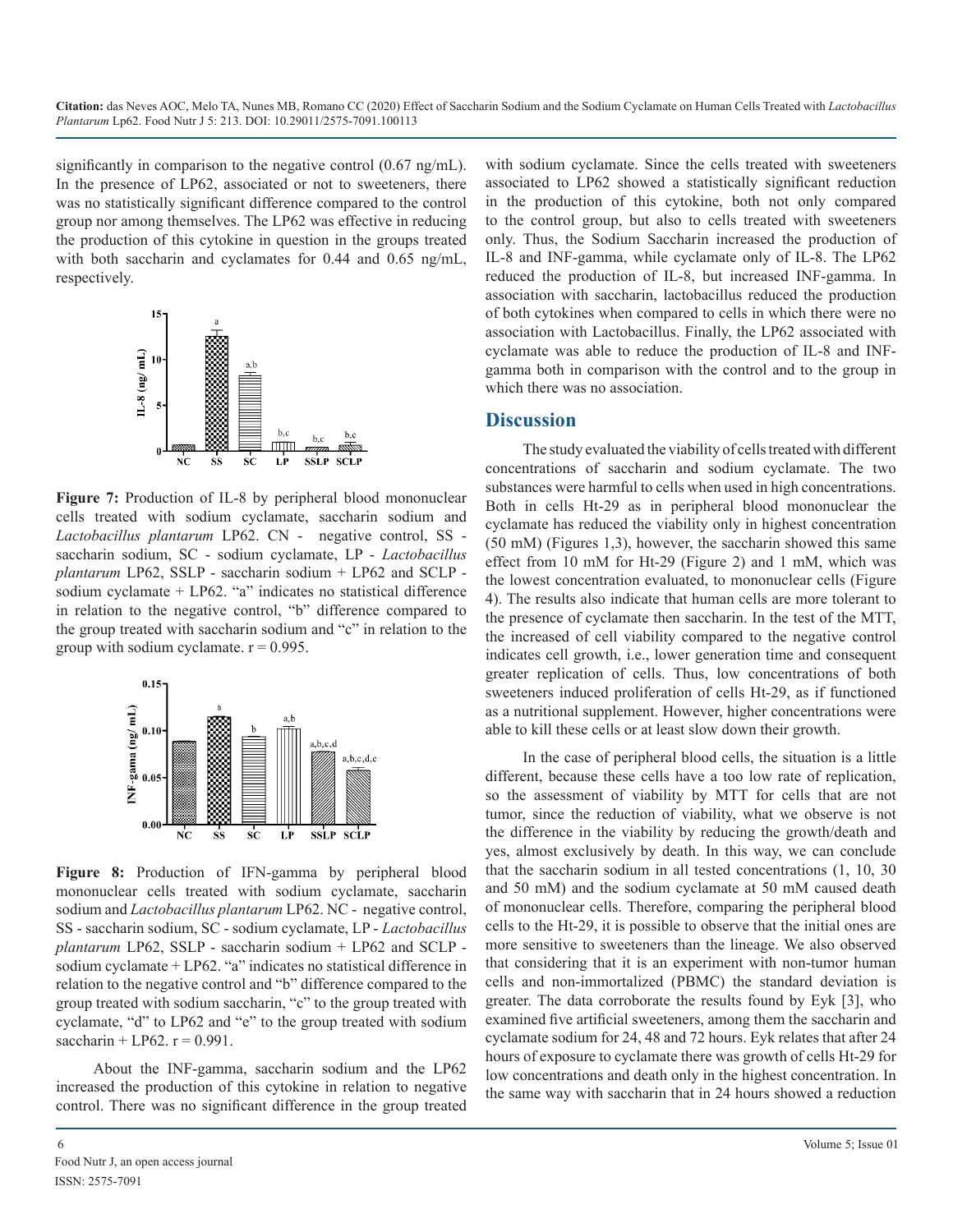in cell viability in almost all concentrations in a dose-dependent manner.

A study conducted by Garland and colleagues [20] reports that cells AY-27, a lineage of epithelial cells processed in the bladder of rat after 24 hours of exposure to sodium saccharin showed reduction in cell viability in a dose-dependent manner, although in a bland way when compared to the present study. We observed then two main behaviors of sweeteners: induction of cell growth and death. The induction of growth was observed in cells Ht-29 exposed to low concentrations of sweeteners, here is a fact of great importance since these cells are tumor, so there is a possibility of studied sweeteners to contribute to the maintenance and growth of malignant tumors in humans. This induction was not observed in non-tumor cells; however, we must consider that is characteristic of this cell type a growth rate of almost zero. The other behavior that we observe is the death, noticed in both tumor cell types when treated with high concentrations of sweeteners, at this point, despite the promotion of the death of the cells Ht-29, we cannot speak of anti-tumor specific effect of cyclamate and/or saccharin sodium because the substances promoted death both of tumor cells (Ht-29) and not tumor ones (PBMC). We cannot say either the mechanism by which occurred the death of both cell types was the same as the cells that have different physiological patterns. We emphasize the need for a more detailed study in this aspect in order to clarify the possibility of sweeteners to favor or not the maintenance of malignant tumors in humans as well as their possible antitumor activity.

As for the dosage of cytokines, saccharin sodium increased the production of pro-inflammatory cytokines both in cells Ht-29 and in peripheral blood ones (Figures 5-8). It was more harmful than the cyclamate, since it increased just IL-8 in cells of peripheral blood, but maintained the levels of INF-gamma for both cell types. At this point we observed the importance of the presence of LP62, since when cells were treated with saccharin associated with Lactobacillus the effect of the sweetener was abrogated. The explanation of the fact may arise from the test of adherence of cells Ht-29 (Table 1), where we see that the lactobacilli showed higher rate of adherence to cells exposed to saccharin. In this group (saccharin  $+$  LP62) the percentage of bacterial accession was greater, being about five times higher than the group treated with cyclamate + LP62 and six times higher than the treated only with lactobacilli. As there was no increase in the number of total bacteria in the treatment in question in relation to others, we consider that the saccharin did not induce bacterial growth superior than the others, but increased the percentage of bacteria attached to eukaryotic cells. Thus, the higher bacterial adhesion proved to be a factor of great importance, being able to reduce the production of pro-inflammatory cytokines.

Several authors have cited the capacity of adhesion of probiotics on intestinal cells as a necessary mechanism to ensure its functionality [21-24]. It is believed that the ability of accession to the layer of mucus is vital in achieving certain probiotic properties [25]. This characteristic is considered a positive factor and beneficial for probiotic candidates.

Other microorganisms show this same property, as reported by Noh and collaborators [26], the authors evaluating the effect of acid lipoteichoic extracted from a strain of *Lactobacillus plantarum* reported that this important component of the cell wall of *Lactobacillus* and from other gram-positive bacteria exerted an anti-inflammatory process in intestinal epithelial human cells by blocking the production of IL-8. In the same year, Kainulainen and collaborators [27], evaluating the effect of a strain of *Lactobacillus acidophilus*, isolated from the jejunum of healthy dogs, reported that the same adheres to intestinal cells of the human lineage (Caco-2 and Ht-29) and present anti-inflammatory activity since it was able to reduce the production of IL-8 in cells Ht-29 stimulated with LPS. There was some disagreement between the therapeutic trial of Ht-29 cells and the mononuclear ones. The mononuclear cells responded better to the presence of LP62 than the lineage, the result of the dosage of IL-8 was quite promising, the presence of both sweeteners has stimulated the production of interleukin, however, the addition of lactobacillus reduced these values in a way that did not differ from control. In the case of INF-gamma, the addition of LP62 to cells treated with sweeteners has reduced the production of factor to levels lower than the control.

It´s remarkable the fact that the LP62, when used without sweeteners, raises the dosage of cytokines. Lactobacillus increased the production of INF-gamma in the two cell types and of IL-8 in the HT-29. It is important to notice that despite the increase of IL-8 in cells Ht-29, this does not occur in mononuclear cells. We believe that the clarification of the fact is based on the intrinsic physiology of the cell, being the Ht-29 a tumor cell associated with a strong inflammatory power. Gackowska and colaborators [28] also studied the effect of probiotics on peripheral blood cells, however without association with the sweeteners. The three microorganisms evaluated in the study - *Lactobacillus acidophilus*, *Lactobacillus delbrueckii* subsp*. Bulgaricus* and *Bifidobacterium bifidum* - were good inducers of cytokine production, the *L. Acidophilus* was the strongest inductor of INF-gamma, similar fact to that observed in the present study. Despite not being a desirable characteristic for probiotics, this does not exclude it. We must consider the antiinflammatory capacity of LP62 in the presence of sweeteners, which reduced IL-8 and INF-gamma as in the Ht-29 cells as for the mononuclear cells treated with saccharin, as well as in the mononuclear cells treated with cyclamate.

So, we make clear the need for further studies aiming to elucidate the real capacity of *Lactobacillus plantarum* LP62 to be used as a component of probiotic food for human populations, ensuring its safety and effectiveness. We also emphasize the need for more research regarding the effect of sweeteners on human